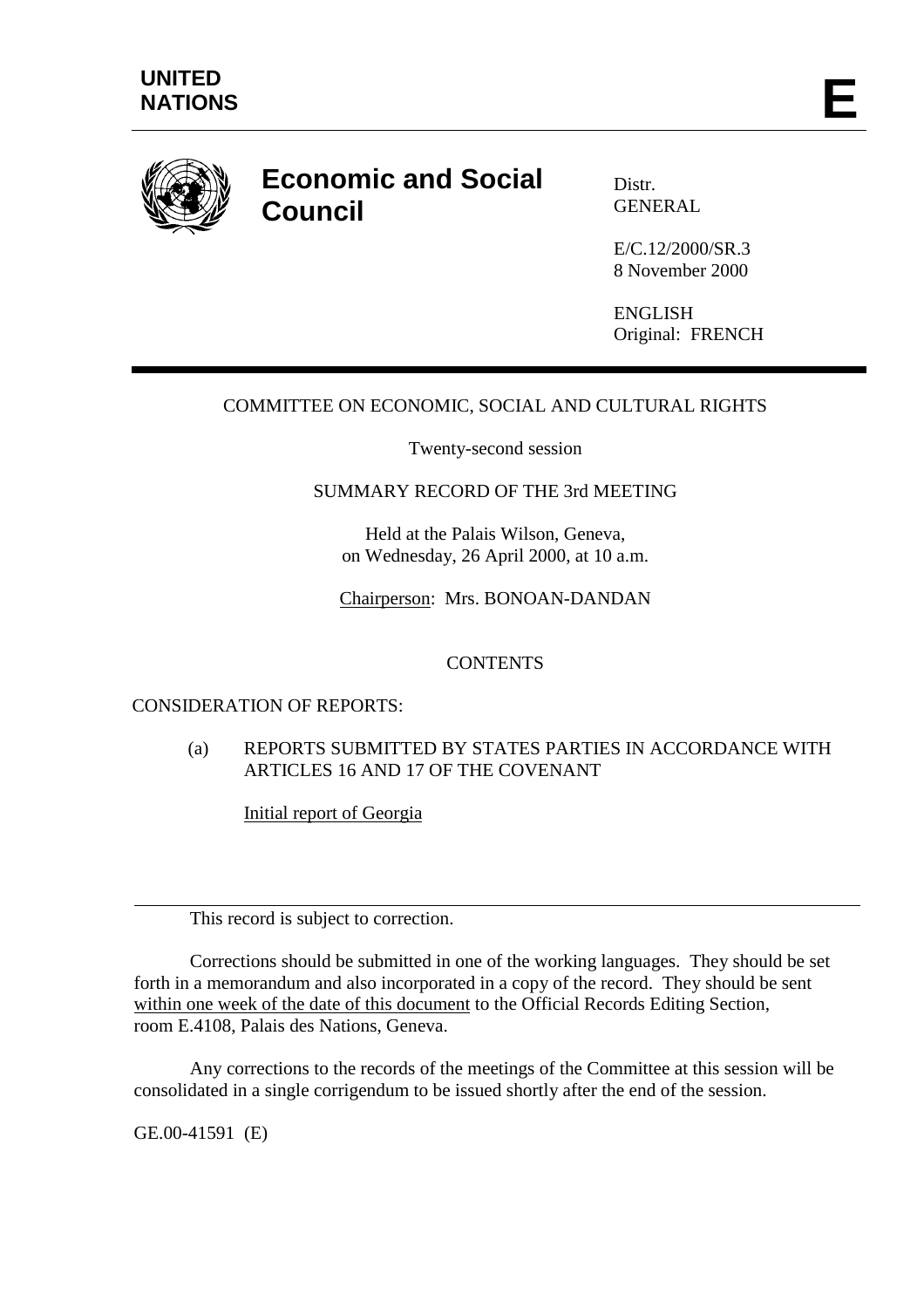## The meeting was called to order at 10.10 a.m.

## CONSIDERATION OF REPORTS:

## (a) REPORTS SUBMITTED BY STATES PARTIES IN ACCORDANCE WITH ARTICLES 16 AND 17 OF THE COVENANT (agenda item 6)

Initial report of Georgia (E/1990/5/Add.37; HRI/CORE/1/Add.90; E/C.12/A/GEO/1; E/C.12/Q/GEO/1; HR/CESCR/NONE/1999/15)

1. At the invitation of the Chairperson, the members of the delegation of Georgia took places at the Committee table.

2. Ms. BERIDZE (Georgia) said that after 70 years of a totalitarian regime that had left profound scars on Georgia's economic, social, cultural and spiritual life, her country had been engaged in a process of social and State democratization since 1991, the year of its independence. The Georgian Government was striving to lay the foundations of a democratic society, establishing the primacy of the law and launching, among other things, a reform of the judiciary. In that connection, the realization of economic, social and cultural rights was of crucial importance. Preparation of the report had served as an opportunity to examine not only the weaknesses and problems, but also the progress achieved.

3. Georgia was experiencing a difficult period involving the transition from a State-run to a market economy and domestic conflicts in Abkhazia and South Ossetia. Despite the progress in recent years (currency stabilization, control of inflation, rise in GDP) problems such as poverty, high unemployment, inadequate allocation of resources to education and social security, the energy crisis and corruption still persisted. It was of no avail for Parliament to legislate, for the effective exercise of economic, social and cultural rights was hampered by the financial and budgetary crisis. Internal debt had soared owing to the country's failure to pay salaries and pensions. A ministry had recently been created to look after fiscal and customs matters in an effort to improve tax recovery. A huge privatization programme had been launched with a view to guaranteeing all citizens' economic independence as far as possible, and to protect them from arbitrary State interference. Social reforms continued, despite the economic difficulties, and a ministry had been created to deal with health and social security.

4. In January 2000 the Georgian Government had adopted a long-term plan in which social development objectives had been set. The main problem to be solved was poverty. People able to work required help in finding jobs, while the others needed adequate protection. President Shevernadze, recently re-elected, was doing his utmost to improve the economic situation (increasing tax revenue, creating jobs, attracting investment, rationalizing management, and privatizing), as well as the social situation (through reform of the pension system and improved health and education systems). The State party would describe the results in its second periodic report, due in June 2001. In that connection, she pointed out that a body responsible for the preparation of reports to the United Nations treaty bodies had been set up within the National Security Council.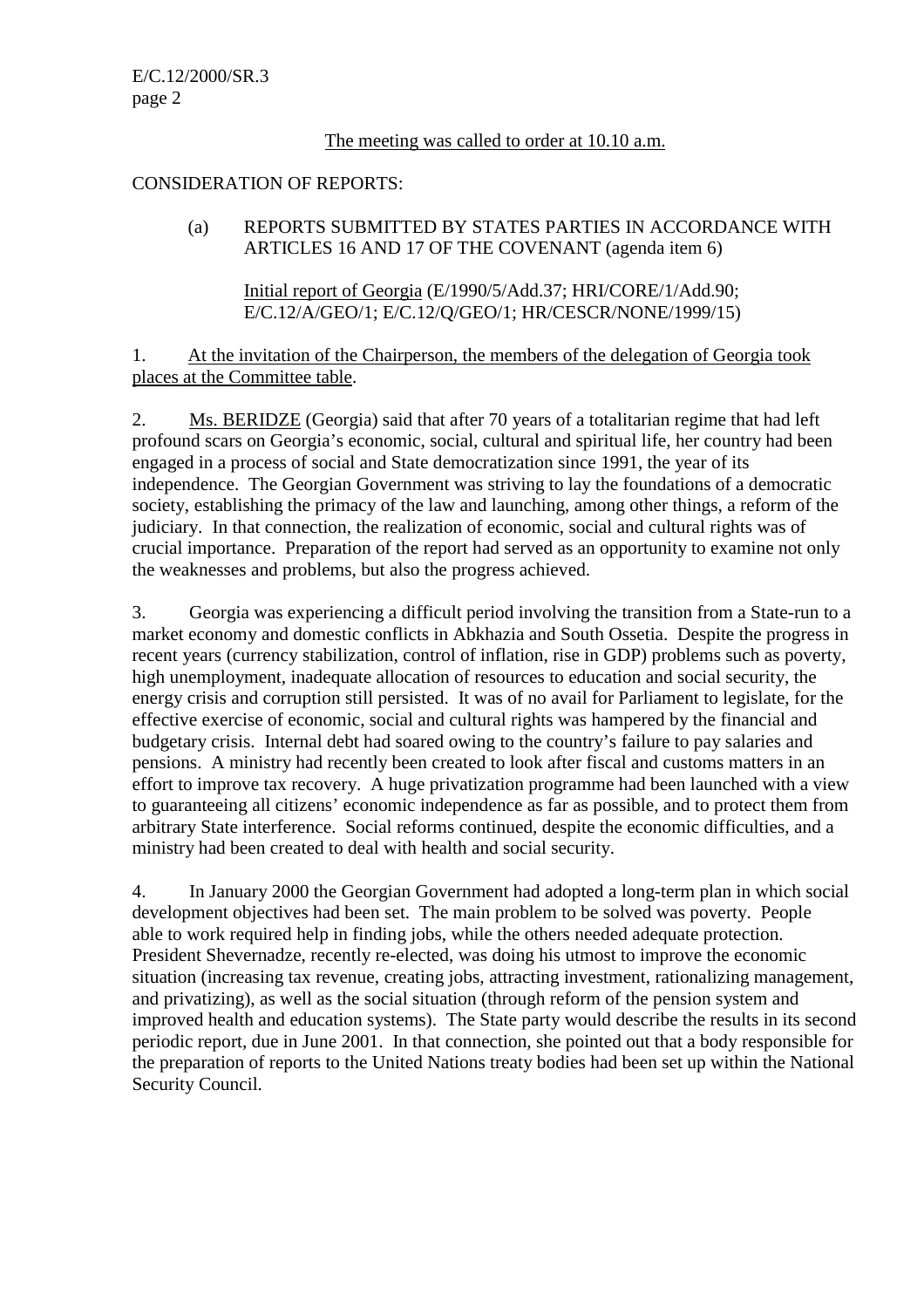5. Mr. SADI asked whether Georgia had ensured that its legislation and practices conformed to the Covenant when it had acceded to that instrument. He sought details relating to budget allocations to the economic, social and cultural sectors. Had the regional conflicts had any repercussions on the measures taken by the authorities? How had the transition from a State-run to a market economy been effected? Had there been any increase in ordinary and organized crime?

6. Mr. ANTANOVICH said he wished to know the rate of inflation and how it fluctuated. He requested details concerning privatization of land. Did the law permit the sale of real estate? How did it actually work? Who was willing to buy? Did foreigners enjoy the right to purchase?

7. Mr. CEAUSU said he did not fully understand the reasons for the inadequacy of the resources allocated to social and cultural programmes. What was the current state of the national economy? Which were the main branches of economic activity? What, for instance, was the share of industrial production, agriculture and services, especially banking, in GDP? What was the status of the economic reforms, especially the restructuring and privatization of industry? Lastly, he called for more detailed information on the level of taxes paid by businesses, merchants and wage-earners.

8. Mr. TEXIER asked what the current reform of the judiciary involved and whether it would make the judicial system more independent. He also wished to know which sectors would be affected by the large-scale privatization programme provided for in the President's plan of action. What consequences would it have for the main social budgets, the essential State sector and, more particularly, the State's obligation to ensure observance of economic, social and cultural rights in general, particularly those of the most disadvantaged strata of population? What effect was it expected to have on poverty?

9. Ms. BERIDZE (Georgia) said economic, social and cultural rights were enshrined in chapter II of the Georgian Constitution. Following its adoption, the country's legislation had been brought into line with the Covenant, which could now be invoked before the Georgian courts. International agreements, conventions and covenants formed an integral part of Georgian law and prevailed over domestic laws. If the provisions of a new law should contradict an international instrument, they would be amended accordingly.

10. Regional conflicts had had a highly adverse impact. The protection of some 280,000 displaced persons in particular placed a heavy burden on Georgia's budget. Unlike the state of affairs in Abkhazia, where living conditions were extremely difficult, the situation was better in South Ossetia and the rest of Georgia.

11. Human rights were protected by many bodies, but the prime role in that field was played by the judiciary, which was independent of the State and impartial. With the adoption of the law governing the judiciary, the country had been able to renew its Bench and select more qualified candidates. Women and men currently enjoyed equal representation on the judiciary. The law also made it possible to pay judges a decent salary and hence reduce the risk of corruption.

12. Mr. JIBUTI (Georgia) said his country was experiencing myriad problems, many of them spawned by communism. Following his country's struggle for independence, Georgians had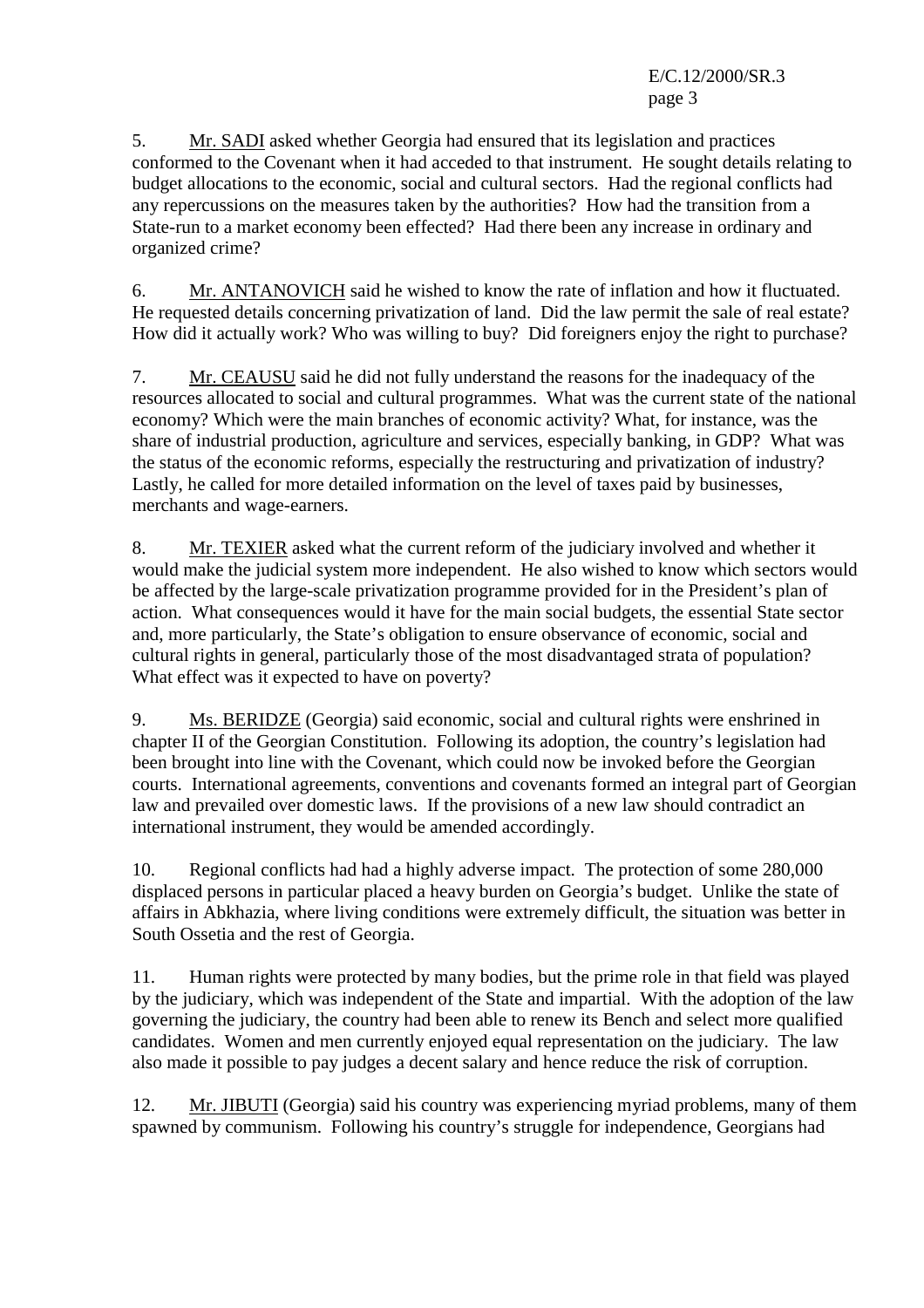accorded priority to political rights. That was why, when the country had become party to the Covenants and other international human rights instruments, many had doubted that economic, social and cultural rights would be effectively exercised in Georgia.

13. The transition to a market economy had had significant consequences, including the emergence of unemployment, previously considered a crime in the Soviet Union. Following independence, unemployment had become a reality and new mechanisms had been needed to cope with it, but that had not always been possible. During the early years following the country's liberation (1992-1994), Georgia had had no annual budget, but had simply established estimates to cover a few months at a time. In 1992 budgetary income had reached the equivalent of approximately US\$ 100,000. Since 1995 Georgia had adopted a budget law every year, so that there was currently a genuine budget system, although it needed a few finishing touches.

14. With regard to the budget for social and cultural matters, health and social security had accounted for 25 per cent of allocations in 2000. Expenditure on culture and education accounted for some 8 per cent of the budget, while social and cultural spending made up approximately 35 per cent of the total. Spending on health and education, to give an example, was spread out over various sectors, making it rather difficult to give a global expenditure figure. Moreover, the figures supplied did not fully reflect the real situation, for the budget had to be implemented, which raised the thorny problem of the shortfall in revenue actually raised. What was more, the budget did not allow for funds to be allotted to infrastructure.

15. Regional conflicts had adverse effects on the economy. Abkhazia and South Ossetia, which did not come under government control, provided sanctuary for smugglers and other criminals. The adoption of a market economy had, for its part, also had certain adverse effects such as bank fraud and money laundering. Georgia had posted an inflation rate of 8-9 per cent in 1997-1998 and 10 per cent in 1999. Average per capita income was in the region of US\$ 600. The fact that anyone, irrespective of nationality, could buy and sell land had created a property market, stimulated by purchases by foreigners.

16. Georgia was as yet in no position to provide a decent living for its citizens, as borne out by the late payment of salaries. However, salaries and social contributions alike were protected by budget regulations in that the State could not undertake budget spending unless social contributions and salaries had been paid. Georgia had not been indebted in 1996-1997, having received substantial assistance, but since then it had sought to be as autonomous as possible, which had translated into the emergence of a budget deficit with the serious negative consequences it entailed. Georgia, once part of the Soviet economy, had produced machinery, aeroplanes and ships, among other things, and had even possessed steel, chemical and other industries. The goods thus produced had been destined for the Soviet market. Following the country's accession to independence, those industries had not, as a rule, been able to cope with the competition. The sectors that survived were agriculture - whose production had fallen by some 60 per cent - and services, trade and communications. Virtually all small and medium-sized enterprises had been privatized, and some of them had been sold at a nominal price. Privatization of businesses had resulted in the free distribution of some shares to workers and been accompanied by a change in activity. Formerly, those businesses had represented a burden for the State and added to the public debt. Land privatization had had beneficial effects: it was the free allocation of 1.25 hectares to each family that had enabled a famine to be avoided,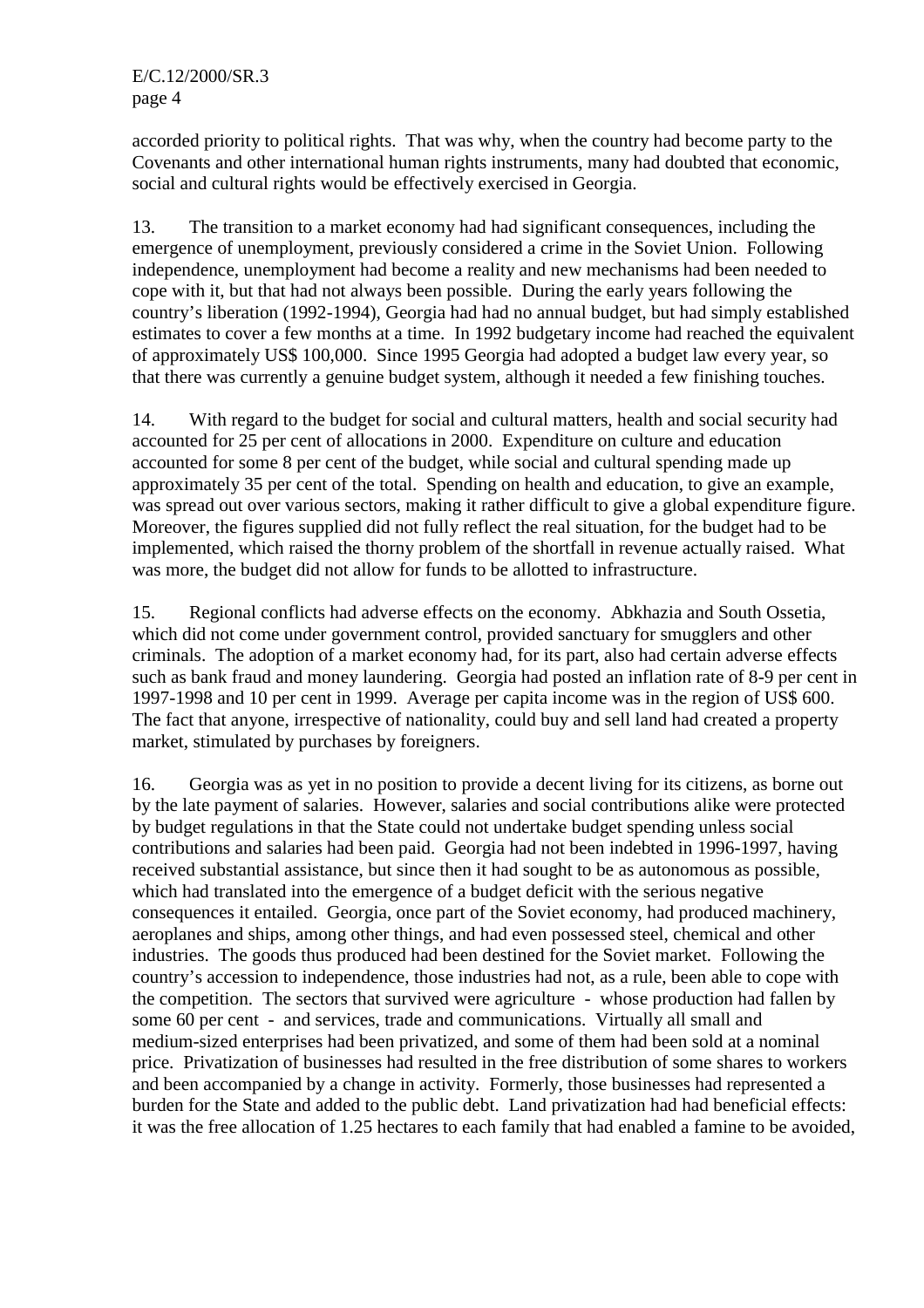since agricultural production had increased considerably in the years just after that privatization. At the microeconomic level, tax recovery perhaps constituted the biggest problem. The potential revenue was in fact many times the amount established in the budget. The Government was determined to address the various economic problems and trusted that the situation would have improved by the time of the next report.

17. Mr. CEVILLE considered it a positive development that the International Covenant on Economic, Social and Cultural Rights could be invoked before the courts, but regretted that, in practice, Georgians did not as yet have recourse to that possibility because of their poor level of civic education. What measures were the authorities taking to remedy the situation?

18. Mrs. JIMÉNEZ BUTRAGUEÑO requested further information on Georgia's budgetary system.

19. Mr. KOUZNETSOV pointed out that in its analysis of Georgia's situation, contained in the country profile (E/C.12/A/GEO/1), the secretariat had mentioned a report from the United States Department of State that the ombudsman devoted most of his time to economic and social rights. He would like to know if that was indeed the case, and, if so, how the ombudsman worked. He also asked why inflation had risen to 10 per cent in 1999, when it had previously been lower.

20. Ms. BERIDZE (Georgia) said that, largely as a result of international assistance, improvements had been made in education in the laws. For instance, the authorities were providing education in the regions on the international human rights instruments, the text of which had been distributed to the public free of charge. Once funds became available, the Government would distribute, also free of charge, 3,000 copies of the compilation of international human rights instruments. Study of those texts had also been incorporated into school syllabuses. Moreover, the media were endeavouring to raise awareness of human rights, and defendants could receive free legal aid. Georgia was therefore making progress in that field, although all the problems had not yet been solved. Only after independence had most Georgians heard of human rights for the first time. The United States Department of State's assertion that the ombudsman devoted most of his time to economic and social rights was an unjustified criticism. It must be borne in mind that immediately after independence, in the euphoria of freedom regained, attention had focused mainly on civil and political rights. However, those rights were inseparable from economic, social and cultural rights. With regard to the way in which the ombudsman worked, he had, for instance, visited displaced persons and had done his best to resolve their problems.

21. Mr. JIBUTI (Georgia) explained that between 1994 and 1998 the inflation rate had dropped from three or even four digits to a single digit (8-9 per cent). However, the August 1999 crisis in the Russian Federation, Georgia's main economic partner, had obliged his country to modify its monetary policy and exchange-rate system: the State had ceased to intervene on the exchange market and allowed its currency to float. That had certainly led to a period of fluctuation; but the inflation rate had now stabilized at 10 per cent.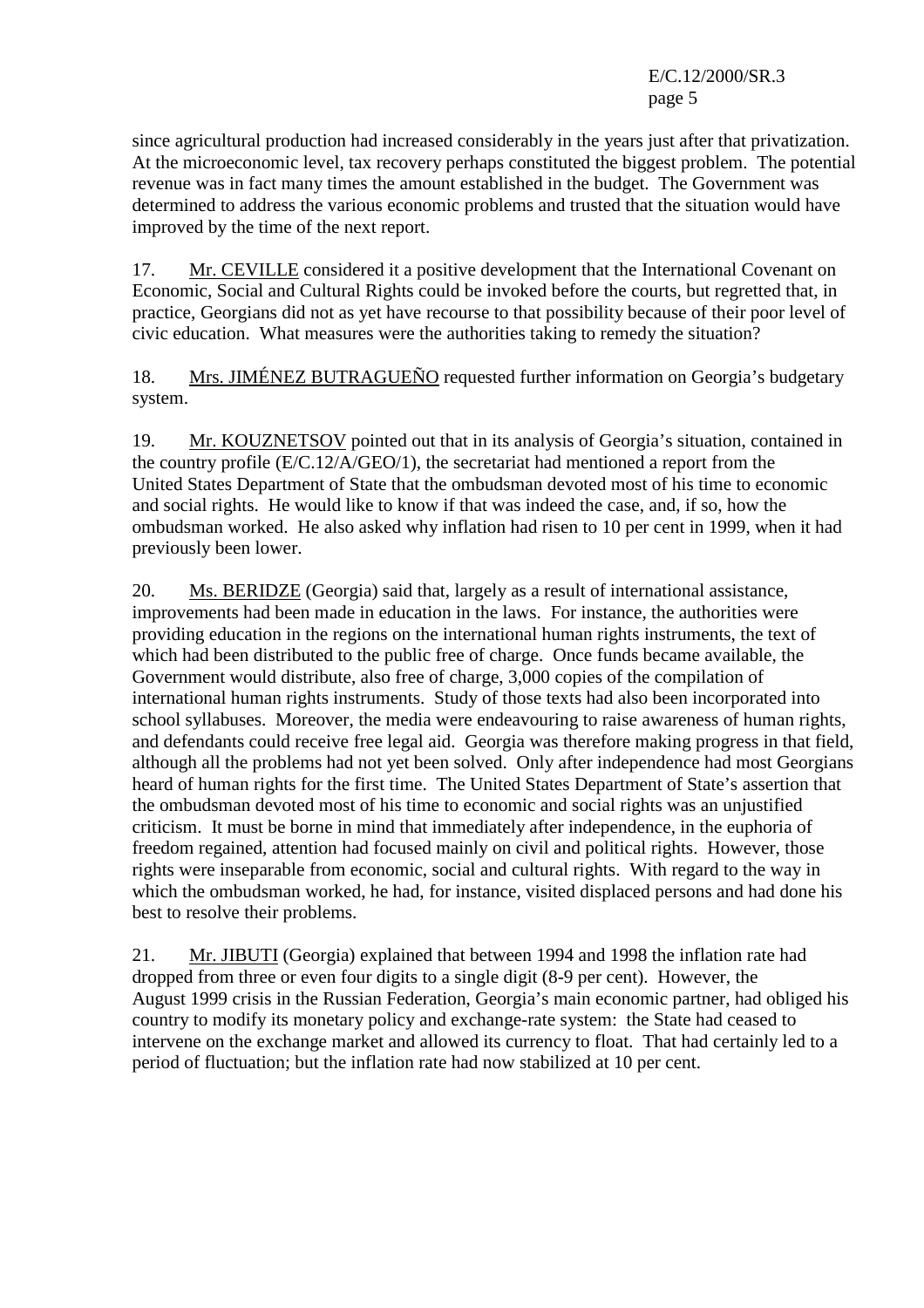22. The CHAIRPERSON invited Committee members who so wished to put questions or make observations on the State party's replies (HR/CESCR/NONE/1999/15) to the questions on the list of issues (E/C.12/Q/GEO/1).

23. Mr. RIEDEL welcomed the establishment of the post of independent ombudsman with extensive powers. He observed, however, that it had been stated in the 1997 report of the Human Rights Committee that the post had not yet been filled. When had that been done? And had the incumbent reported on any cases submitted to him or her? If so, did the report deal with issues relating to economic, social and cultural rights? Was it in the ombudsman's remit to look into how such rights were exercised? In conclusion, he was pleased that the Georgian Government was actively encouraging the adoption of an Optional Protocol to the Covenant.

24. Mr. HUNT asked whether economic, social and cultural rights formed part of the mandate of the human rights commissions established in Georgia in the wake of the November 1998 elections. Were those commissions actually independent, within the meaning of the Paris Principles relating to the status of national institutions for the promotion and protection of human rights? He also wished to know whether Georgia had prepared a national plan of action on human rights, in accordance with the Vienna Declaration. If it had not, it would be desirable for the Georgian Government to prepare a plan which, albeit comprehensive, was centred on economic, social and cultural rights, in view of the poverty prevailing in the country. Lastly, he inquired whether the obligations deriving from the Covenant had been taken into account in the preparation of the social sector reforms. The need to take them into account could not be overstated, particularly since conformity with the Covenant could mitigate some of the adverse effects of unbridled privatization, especially on the most vulnerable groups.

25. Mr. ANTANOVICH, noting that Georgia had a great many human rights institutions and mechanisms, asked exactly what their respective powers were and whether there was any risk of overlapping or duplication.

26. Mr. CEAUSU expressed surprise that all matters concerning protection of human rights were the responsibility of the National Security Council at the executive level, while in other countries they usually fell to the Ministry of Justice. Regarding the place of national instruments in the Georgian legal system, it was stated in paragraph 84 of the core document (HRI/CORE/1/Add.90) that treaties and agreements concluded by Georgia which did not conflict with the Georgian Constitution took precedence over the provisions of domestic law. Did that mean that the Constitutional Court could declare a provision of an international treaty ratified by the Government to be in conflict with the Georgian Constitution?

27. Mr. GRISSA asked whether, in preparing statistics on gross domestic product (GDP), the Georgian Government employed the techniques previously used in the former Soviet Union, or the methods applied in the countries of the West. The written replies submitted by the State party declared annual per capita income to have been 560 lari at 1 January 1999: 438 lari in cash and 122 lari in kind. To what did the "in kind" portion refer, and how was it arrived at? Did it apply to all sectors of the economy, or only to agriculture? Lastly, he considered the minimum wage of 20 lari in July 1999 to be a mere pittance, representing as it did barely 4 per cent of per capita income. How could workers meet their basic needs in those conditions and on such a wage?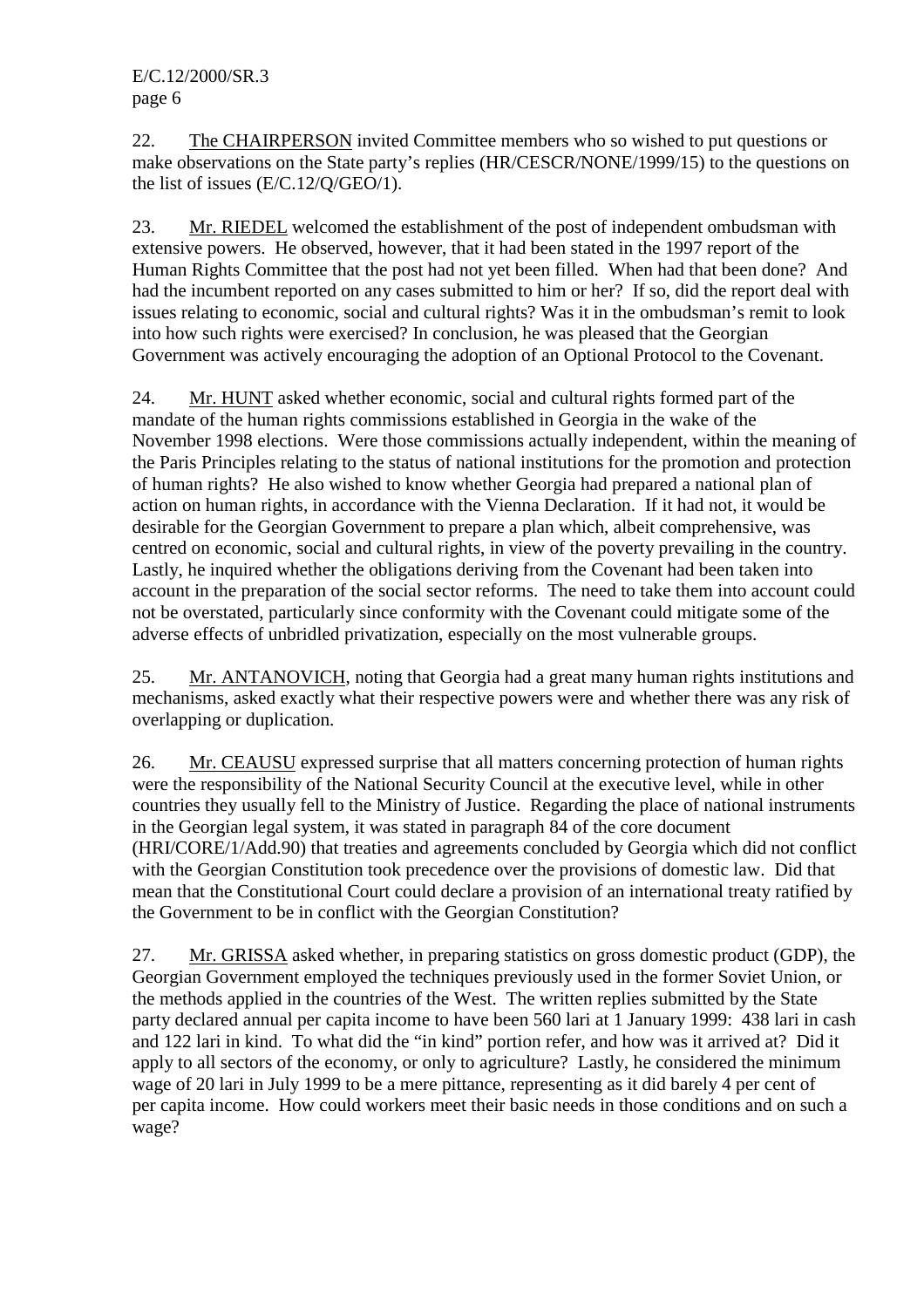28. Mr. WIMER ZAMBRANO requested more detailed information on the current situation of the conflict in Abkhazia and South Ossetia.

29. Ms. BERIDZE (Georgia) noted that under the Constitution the protection of human rights and fundamental freedoms was in the remit of an ombudsman, who had been elected to Parliament on the majority ticket for a 5-year term. The ombudsman was empowered to disclose all human rights violations and report them to the competent organs. Anyone obstructing the fulfilment of that mandate was liable to prosecution. An organic law had been adopted which bestowed enormous powers on the ombudsman. That having been said, the post of ombudsman was new to Georgia, hence the difficulties encountered in its establishment. If the post was currently vacant, once again, it was simply because the incumbent had recently been elected to Parliament. His deputy would be directing operations until a successor had been appointed, which should take place immediately following the new president's investiture scheduled for 30 April 2000. The National Security Council had already received six nominations from NGOs, Parliament and the Office of the President.

30. Replying to a question on the protection of human rights, she said citizens' security was part and parcel of the defence of their rights and fundamental freedoms. Consequently, it was quite normal that the National Security Council should be responsible for the protection of human rights. The Council's mandate derived from the decree promulgated by the President of the Republic, who, under the Constitution, was the guarantor of rights and fundamental freedoms in the country. The Council had already done an enormous amount of work. For that reason, in the interests of national reconciliation, the current President of the Republic had recently requested it to take the necessary measures to release 65 supporters of former President Gamsakhourdia, who had been overthrown in December 1991. Those persons, who considered that they had been imprisoned for purely political reasons, had been released along with hundreds of others who had taken part in the struggle for Georgia's territorial integrity. The Council was also responsible for preparing the reports that the Government of Georgia submitted to the various United Nations bodies, coordinating and harmonizing the various contributions of the relevant ministries.

31. The human rights commissions had been created within the local representative bodies, and their functions included assisting citizens whose rights had been violated. If the latter did not obtain satisfaction, they could take their case to the National Security Council, the ombudsman or the NGOs, with which Georgia maintained very close cooperation.

32. The Constitutional Court could in principle challenge a provision of the Covenant considered to conflict with the Constitution. In fact, when Georgia had adopted its Constitution in 1995 it had already been a party to the Convention on the Elimination of All Forms of Discrimination against Women and to the Convention on the Rights of the Child. In drafting the Constitution, Georgia had therefore taken into account the various provisions contained in those instruments, ensuring that there was no contradiction between those texts and the Constitution. As to the International Convention on the Elimination of All Forms of Racial Discrimination and the European Convention on Human Rights, to which Georgia had acceded after adopting its Constitution, the country had ensured that there was no incompatibility between those texts and the Constitution. In any case, an article of the Georgian Constitution provided that it could be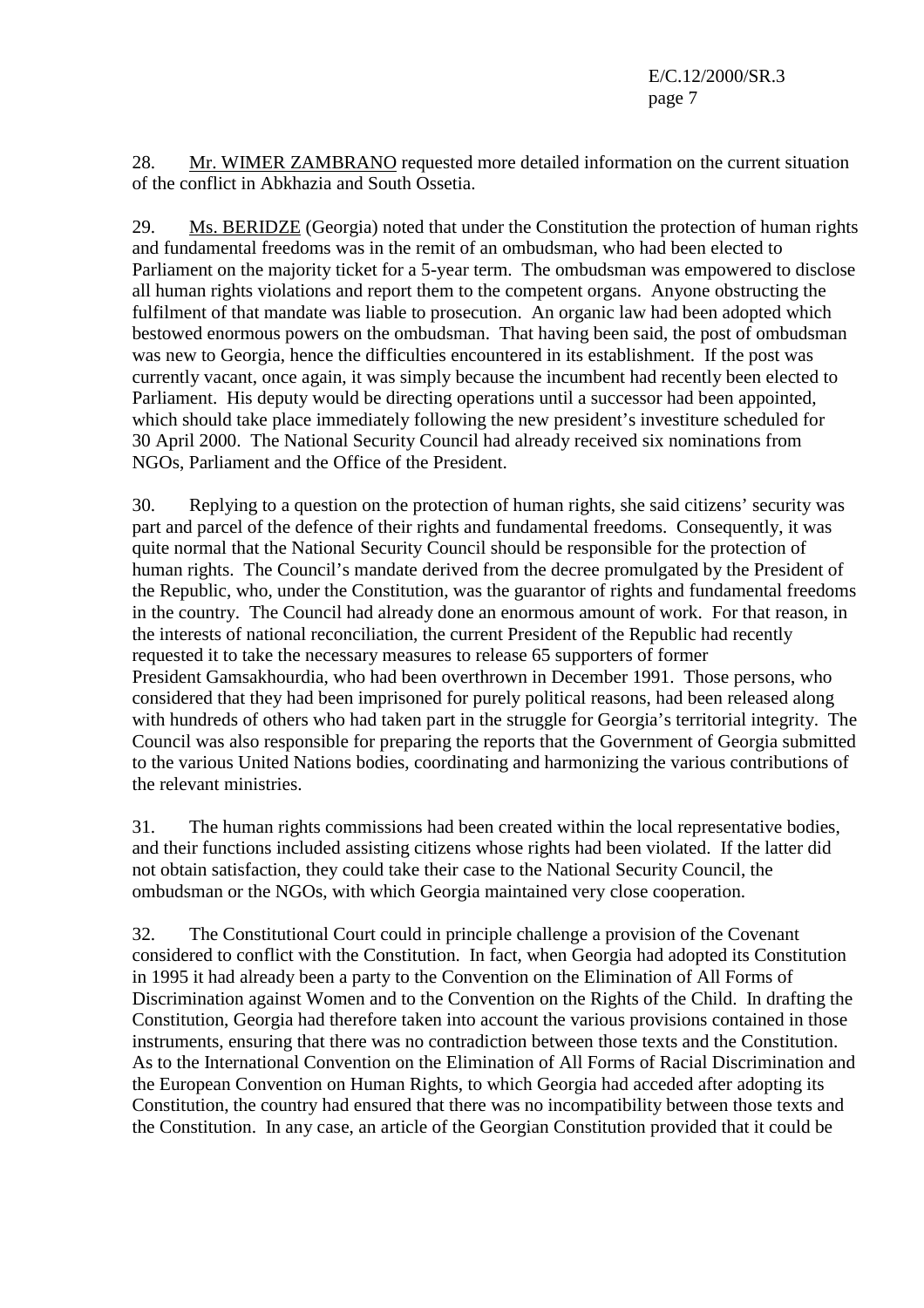amended in the event of a conflict between one of its rules and a provision of an international instrument to which the country wished to accede. Also, there was currently no national plan of action on human rights. Replying to the question concerning Abkhazia and South Ossetia, she said progress was being made towards a political settlement, but the process was slow and difficult and the situation was prejudicial both to Georgia and to those two territories.

33. Mr. JIBUTI (Georgia) said that with regard to social reform, considerable progress had been achieved and that Georgia's main goal was to combat poverty. The Georgian Government intended to sign the European Social Charter but could not achieve that goal unaided. An agreement had been concluded with the World Bank on ways of reforming the pension system, talks were in progress with IMF, and collaboration had been established with ILO within its fields of competence. Since the statistical reform, GDP indicators were calculated using the IMF methodology. As for the expression "income in kind", it referred to the produce which certain families reaped from plots of land; it constituted their sole source of income and did not enter the commercial circuit. Concerning the minimum wage, a purely symbolic indicator had been in place since 1999, but the actual minimum wage was quite close to that indicator.

34. In conclusion, since the submission of the Government's written replies to the list of issues (HR/CESC/NONE/1995/15), economic programmes had been adopted in Abkhazia and South Ossetia; and health programmes in South Ossetia, financed from the Georgian central budget, had set the stage for economic cooperation.

35. The CHAIRPERSON invited Committee members to put questions on the State party's replies concerning articles 2 and 3 of the Covenant.

36. Mr. CEAUSU asked whether all persons residing in Georgia when independence had been declared, including former Soviet citizens, had automatically been awarded Georgian citizenship.

37. Mr. ANTONOVICH asked whether any government institution existed for ensuring that displaced persons were not discriminated against in regard to employment. He also wished to know whether Georgia had set up a department responsible for the children of displaced families, whose needs included additional linguistic and psychological assistance.

38. Mr. GRISSA, referring to displaced persons, asked what had been the impact of the influx of Chechen refugees on Georgia.

39. Mr. SADI, pointing out that Georgia consisted of many nationalities and many religions, asked how the country managed not to discriminate against any of them.

40. Mr. TEXIER inquired whether only access to the civil service was barred to foreigners, whether that restriction also applied to other sectors, such as labour, health and education, and whether, in that event, foreigners and displaced persons enjoyed the same rights as nationals. As to equality between men and women, he wished to know whether women received the same or less pay than men for equal work, and whether they could accede to positions of responsibility on an equal footing as men, either in the civil service or in the private sector.